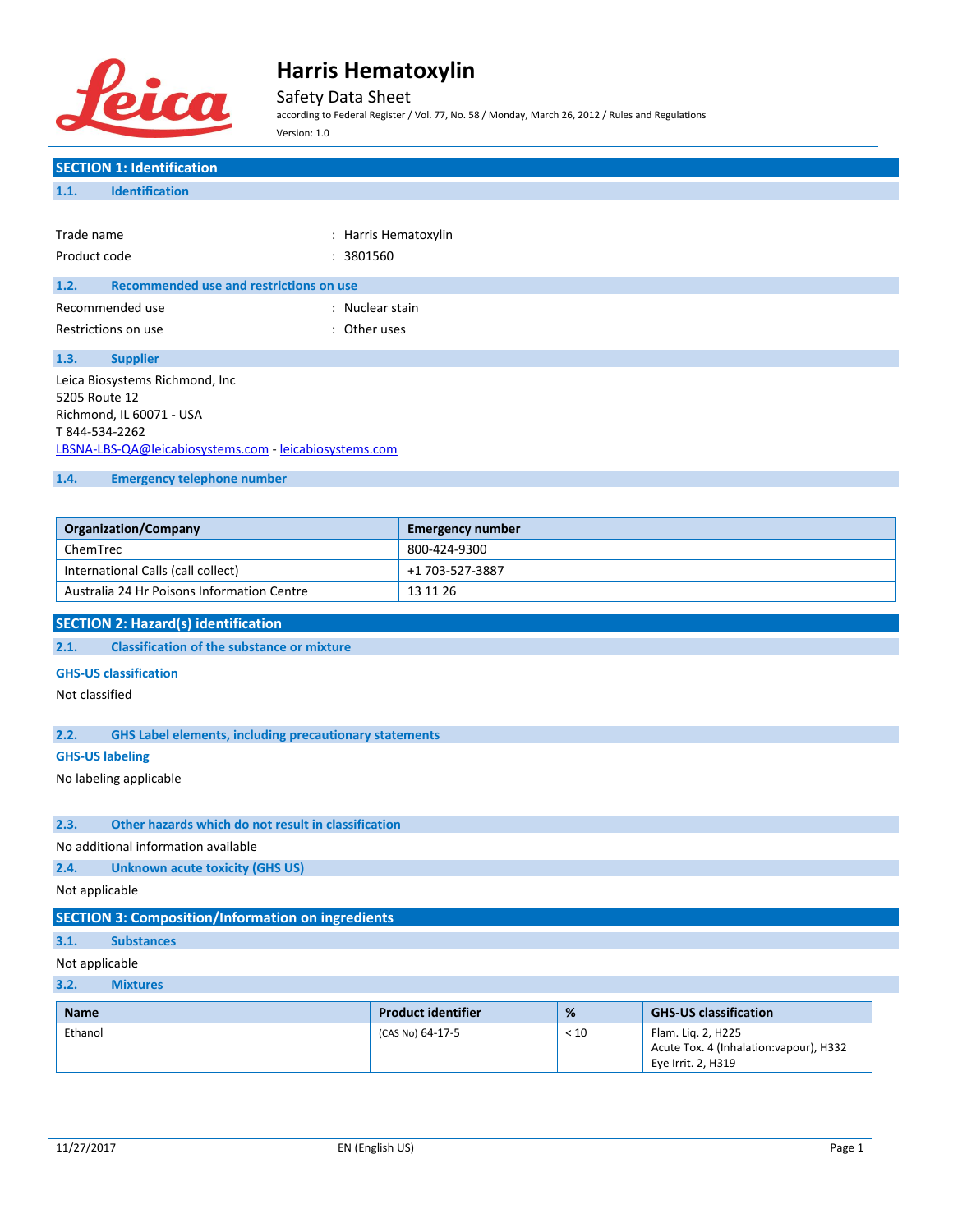# Safety Data Sheet

according to Federal Register / Vol. 77, No. 58 / Monday, March 26, 2012 / Rules and Regulations

#### Full text of hazard classes and H-statements : see section 16

|        | <b>SECTION 4: First-aid measures</b>                                |                                                                                                                                                                                                                                                                                                                                                                          |
|--------|---------------------------------------------------------------------|--------------------------------------------------------------------------------------------------------------------------------------------------------------------------------------------------------------------------------------------------------------------------------------------------------------------------------------------------------------------------|
| 4.1.   | <b>Description of first aid measures</b>                            |                                                                                                                                                                                                                                                                                                                                                                          |
|        | First-aid measures general                                          | : IF exposed or concerned: Get medical advice/attention.                                                                                                                                                                                                                                                                                                                 |
|        | First-aid measures after inhalation                                 | : Remove person to fresh air and keep comfortable for breathing.                                                                                                                                                                                                                                                                                                         |
|        | First-aid measures after skin contact                               | : Rinse skin with water/shower. Remove/Take off immediately all contaminated clothing.                                                                                                                                                                                                                                                                                   |
|        | First-aid measures after eye contact                                | : Rinse eyes with water as a precaution.                                                                                                                                                                                                                                                                                                                                 |
|        | First-aid measures after ingestion                                  | : Call a poison center/doctor/physician if you feel unwell.                                                                                                                                                                                                                                                                                                              |
| 4.2.   | Most important symptoms and effects (acute and delayed)             |                                                                                                                                                                                                                                                                                                                                                                          |
|        | No additional information available                                 |                                                                                                                                                                                                                                                                                                                                                                          |
| 4.3.   | Immediate medical attention and special treatment, if necessary     |                                                                                                                                                                                                                                                                                                                                                                          |
|        | Treat symptomatically.                                              |                                                                                                                                                                                                                                                                                                                                                                          |
|        | <b>SECTION 5: Fire-fighting measures</b>                            |                                                                                                                                                                                                                                                                                                                                                                          |
| 5.1.   | Suitable (and unsuitable) extinguishing media                       |                                                                                                                                                                                                                                                                                                                                                                          |
|        | Suitable extinguishing media                                        | : Water spray. Dry powder. Foam. Carbon dioxide.                                                                                                                                                                                                                                                                                                                         |
| 5.2.   | Specific hazards arising from the chemical                          |                                                                                                                                                                                                                                                                                                                                                                          |
|        | No additional information available                                 |                                                                                                                                                                                                                                                                                                                                                                          |
| 5.3.   | Special protective equipment and precautions for fire-fighters      |                                                                                                                                                                                                                                                                                                                                                                          |
|        | Protection during firefighting                                      | : Do not attempt to take action without suitable protective equipment. Self-contained<br>breathing apparatus. Complete protective clothing.                                                                                                                                                                                                                              |
|        | <b>SECTION 6: Accidental release measures</b>                       |                                                                                                                                                                                                                                                                                                                                                                          |
| 6.1.   | Personal precautions, protective equipment and emergency procedures |                                                                                                                                                                                                                                                                                                                                                                          |
| 6.1.1. | For non-emergency personnel                                         |                                                                                                                                                                                                                                                                                                                                                                          |
|        | <b>Emergency procedures</b>                                         | : Ventilate spillage area. Only qualified personnel equipped with suitable protective<br>equipment may intervene.                                                                                                                                                                                                                                                        |
| 6.1.2. | For emergency responders                                            |                                                                                                                                                                                                                                                                                                                                                                          |
|        | Protective equipment                                                | : Do not attempt to take action without suitable protective equipment. For further<br>information refer to section 8: "Exposure controls/personal protection".                                                                                                                                                                                                           |
| 6.2.   | <b>Environmental precautions</b>                                    |                                                                                                                                                                                                                                                                                                                                                                          |
|        |                                                                     | Avoid release to the environment. Notify authorities if product enters sewers or public waters.                                                                                                                                                                                                                                                                          |
| 6.3.   | Methods and material for containment and cleaning up                |                                                                                                                                                                                                                                                                                                                                                                          |
|        | Methods for cleaning up                                             | : Take up liquid spill into absorbent material. Notify authorities if product enters sewers or<br>public waters.                                                                                                                                                                                                                                                         |
|        | Other information                                                   | Dispose of materials or solid residues at an authorized site.                                                                                                                                                                                                                                                                                                            |
| 6.4.   | <b>Reference to other sections</b>                                  |                                                                                                                                                                                                                                                                                                                                                                          |
|        | For further information refer to section 13.                        |                                                                                                                                                                                                                                                                                                                                                                          |
|        | <b>SECTION 7: Handling and storage</b>                              |                                                                                                                                                                                                                                                                                                                                                                          |
| 7.1.   | <b>Precautions for safe handling</b>                                |                                                                                                                                                                                                                                                                                                                                                                          |
|        | Precautions for safe handling                                       | : Ensure good ventilation of the work station. Wear personal protective equipment. Obtain<br>special instructions before use. Do not handle until all safety precautions have been read<br>and understood. Take all necessary technical measures to avoid or minimize the release of<br>the product on the workplace. Provide local exhaust or general room ventilation. |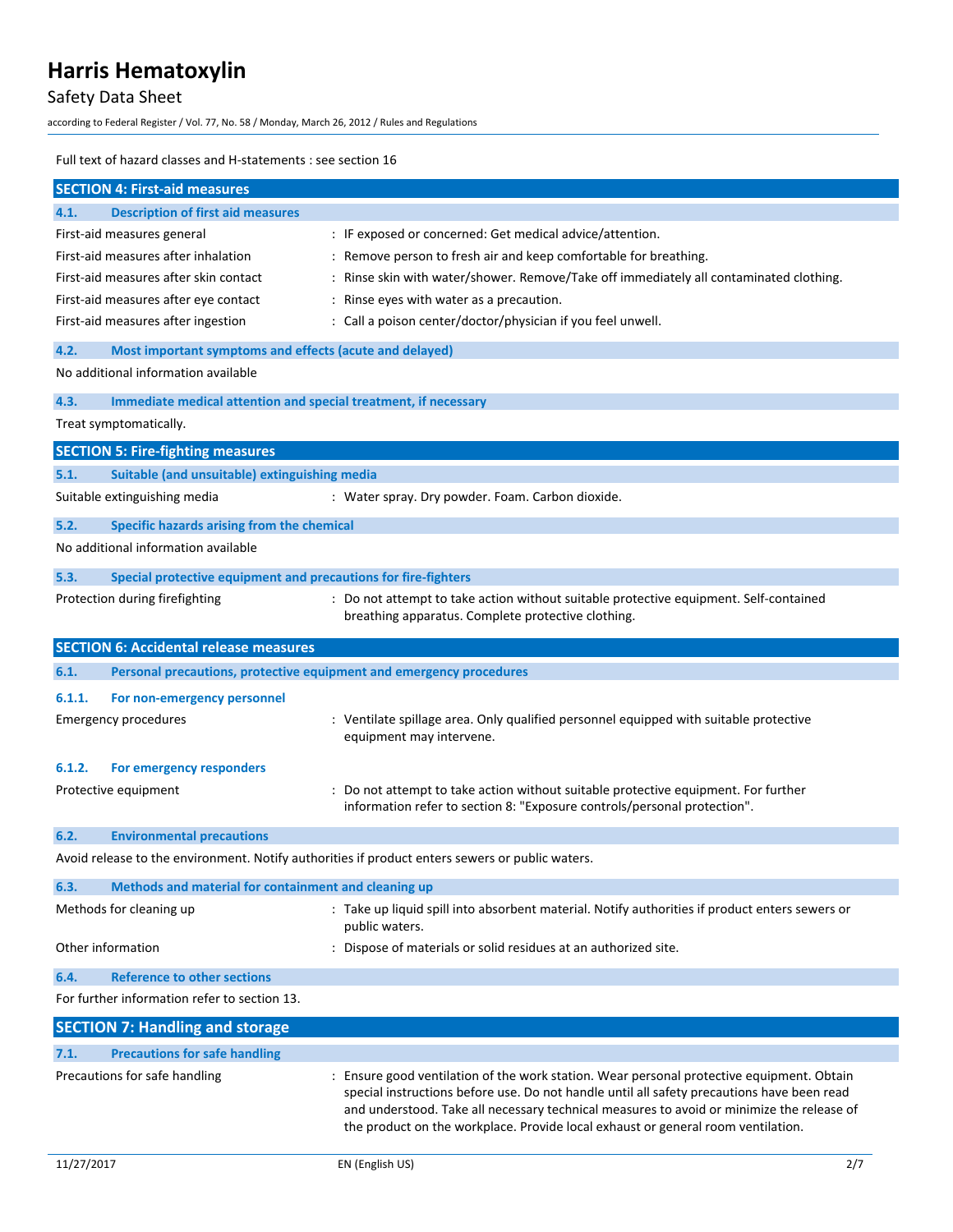## Safety Data Sheet

according to Federal Register / Vol. 77, No. 58 / Monday, March 26, 2012 / Rules and Regulations

|      | Hygiene measures                                             | : Do not eat, drink or smoke when using this product. Always wash hands after handling the<br>product. |
|------|--------------------------------------------------------------|--------------------------------------------------------------------------------------------------------|
| 7.2. | Conditions for safe storage, including any incompatibilities |                                                                                                        |
|      | Technical measures                                           | : Comply with applicable regulations.                                                                  |
|      | Storage conditions                                           | : Store in a well-ventilated place. Keep cool. Keep container tightly closed. Store locked up.         |

| <b>SECTION 8: Exposure controls/personal protection</b> |                           |                  |                                                                          |
|---------------------------------------------------------|---------------------------|------------------|--------------------------------------------------------------------------|
| 8.1.                                                    | <b>Control parameters</b> |                  |                                                                          |
|                                                         | <b>Ethanol (64-17-5)</b>  |                  |                                                                          |
| <b>ACGIH</b>                                            |                           | ACGIH STEL (ppm) | 1000 ppm (Ethanol; USA; Short time value; TLV -<br><b>Adopted Value)</b> |

| 8.2. | Appropriate engineering controls                             |                                                |
|------|--------------------------------------------------------------|------------------------------------------------|
|      | Appropriate engineering controls                             | : Ensure good ventilation of the work station. |
|      | Environmental exposure controls                              | : Avoid release to the environment.            |
| 8.3. | Individual protection measures/Personal protective equipment |                                                |

### **Hand protection:**

Protective gloves

### **Eye protection:**

Safety glasses

### **Skin and body protection:**

Wear suitable protective clothing

### **Respiratory protection:**

Wear respiratory protection

| <b>SECTION 9: Physical and chemical properties</b>            |                                                                                                                                                                                                                                                                                                                      |
|---------------------------------------------------------------|----------------------------------------------------------------------------------------------------------------------------------------------------------------------------------------------------------------------------------------------------------------------------------------------------------------------|
| Information on basic physical and chemical properties<br>9.1. |                                                                                                                                                                                                                                                                                                                      |
| Physical state                                                | : Liquid                                                                                                                                                                                                                                                                                                             |
| Color                                                         | : Purple                                                                                                                                                                                                                                                                                                             |
| Odor                                                          | : There may be no odour warning properties, odour is subjective and inadequate to warn of<br>overexposure.<br>Mixture contains one or more component(s) which have the following odour:<br>Alcohol odour Pleasant odour Characteristic odour Mild odour Commercial/unpurified<br>substance: Irritating/pungent odour |
| Odor threshold                                                | : No data available                                                                                                                                                                                                                                                                                                  |
| pH                                                            | : No data available                                                                                                                                                                                                                                                                                                  |
| Melting point                                                 | : Not applicable                                                                                                                                                                                                                                                                                                     |
| Freezing point                                                | : No data available                                                                                                                                                                                                                                                                                                  |
| Boiling point                                                 | : No data available                                                                                                                                                                                                                                                                                                  |
| Flash point                                                   | : No data available                                                                                                                                                                                                                                                                                                  |
| Relative evaporation rate (butyl acetate=1)                   | : No data available                                                                                                                                                                                                                                                                                                  |
| Flammability (solid, gas)                                     | : Not applicable.                                                                                                                                                                                                                                                                                                    |
| 11/27/2017                                                    | 3/7<br>EN (English US)                                                                                                                                                                                                                                                                                               |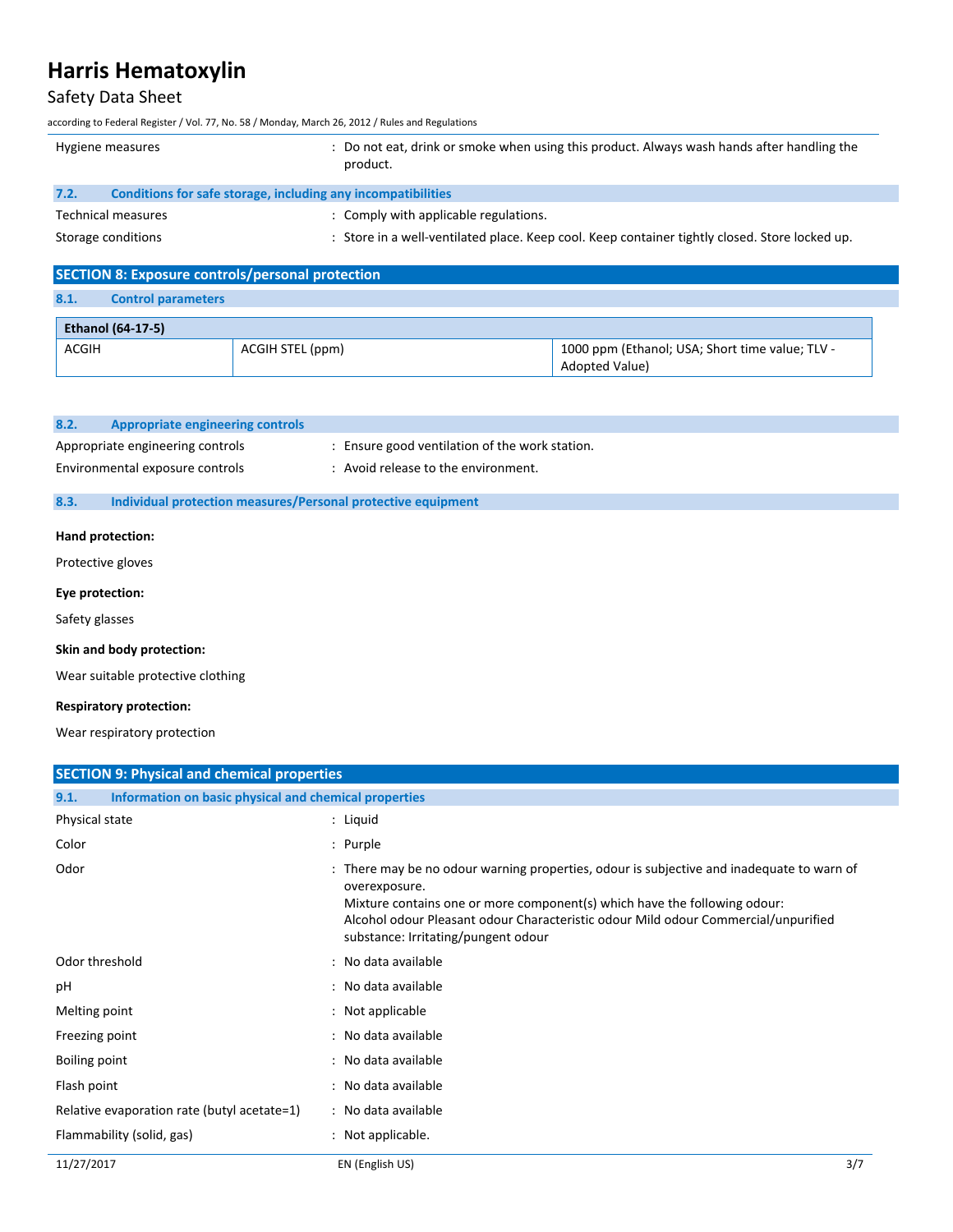# Safety Data Sheet

according to Federal Register / Vol. 77, No. 58 / Monday, March 26, 2012 / Rules and Regulations

| Vapor pressure                  | : No data available |
|---------------------------------|---------------------|
| Relative vapor density at 20 °C | : No data available |
| Relative density                | : No data available |
| Specific gravity / density      | : 1.5               |
| Solubility                      | : No data available |
| Log Pow                         | : No data available |
| Auto-ignition temperature       | : No data available |
| Decomposition temperature       | : No data available |
| Viscosity, kinematic            | : No data available |
| Viscosity, dynamic              | : No data available |
| <b>Explosion limits</b>         | : No data available |
| Explosive properties            | : No data available |
| Oxidizing properties            | : No data available |
|                                 |                     |

### **9.2. Other information**

No additional information available

|       | <b>SECTION 10: Stability and reactivity</b>                                                          |
|-------|------------------------------------------------------------------------------------------------------|
| 10.1. | <b>Reactivity</b>                                                                                    |
|       | No additional information available                                                                  |
| 10.2. | <b>Chemical stability</b>                                                                            |
|       | Stable under normal conditions.                                                                      |
| 10.3. | <b>Possibility of hazardous reactions</b>                                                            |
|       | No dangerous reactions known under normal conditions of use.                                         |
| 10.4. | <b>Conditions to avoid</b>                                                                           |
|       | Avoid contact with hot surfaces. Heat. No flames, no sparks. Eliminate all sources of ignition.      |
| 10.5. | <b>Incompatible materials</b>                                                                        |
|       | No additional information available                                                                  |
| 10.6. | <b>Hazardous decomposition products</b>                                                              |
|       | Under normal conditions of storage and use, hazardous decomposition products should not be produced. |
|       | <b>SECTION 11: Toxicological information</b>                                                         |
| 11.1. | Information on toxicological effects                                                                 |

Acute toxicity **in the case of the Case of the Case of the Case of the Case of the Case of the Case of the Case of the Case of the Case of the Case of the Case of the Case of the Case of the Case of the Case of the Case of** 

| <b>Ethanol (64-17-5)</b>          |                                                                                  |
|-----------------------------------|----------------------------------------------------------------------------------|
| LD50 oral rat                     | 10740 mg/kg body weight (Rat; OECD 401: Acute Oral Toxicity; Experimental value) |
| LD50 dermal rabbit                | > 16000 mg/kg (Rabbit; Literature study)                                         |
| ATE US (oral)                     | 10740 mg/kg body weight                                                          |
| ATE US (vapors)                   | 11 mg/l/4h                                                                       |
| Skin corrosion/irritation         | : Not classified                                                                 |
| Serious eye damage/irritation     | : Not classified                                                                 |
| Respiratory or skin sensitization | : Not classified                                                                 |
| Germ cell mutagenicity            | : Not classified                                                                 |
| 11/27/2017                        | EN (English US)<br>4/7                                                           |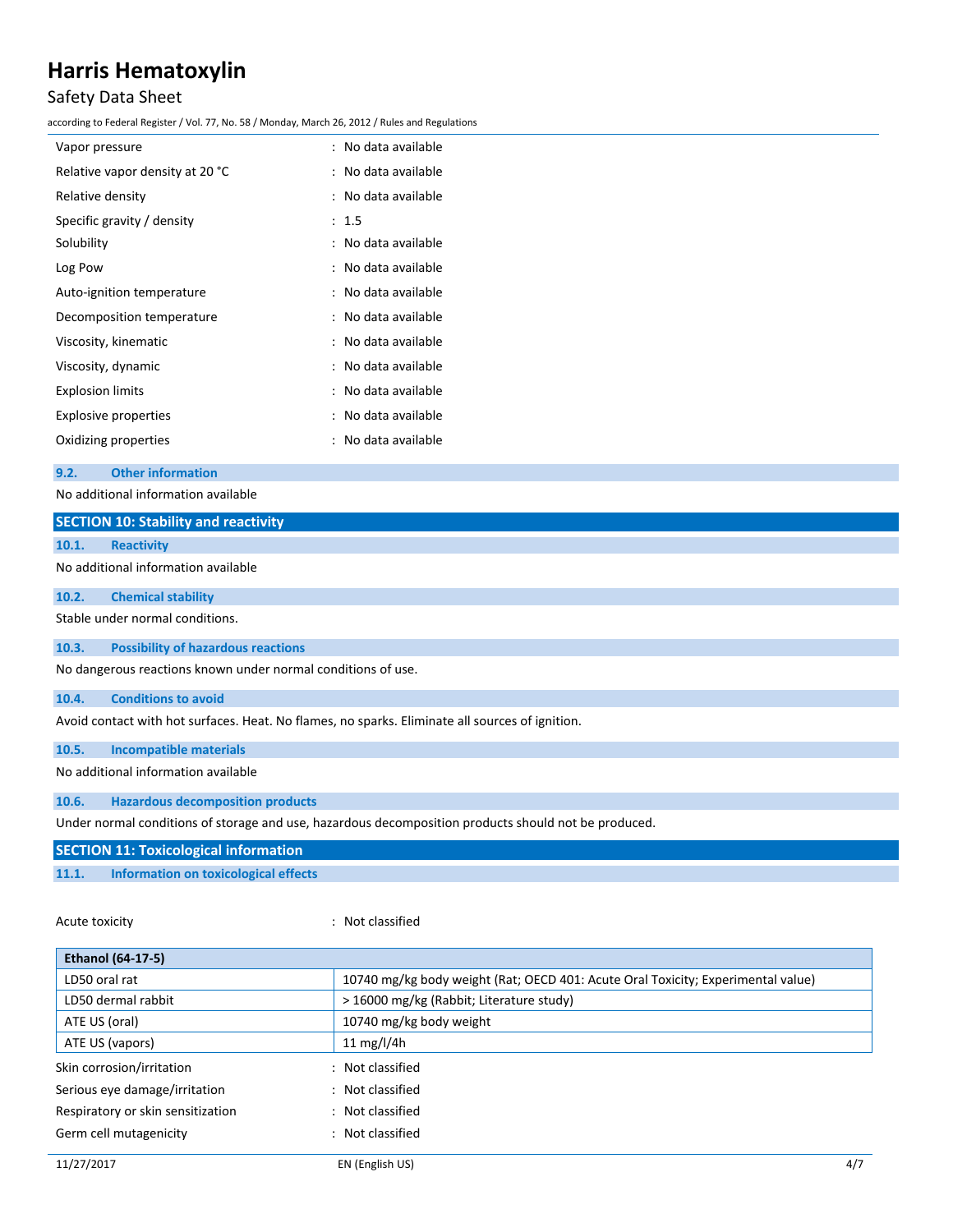# Safety Data Sheet

according to Federal Register / Vol. 77, No. 58 / Monday, March 26, 2012 / Rules and Regulations

| Carcinogenicity                                                              | : Not classified           |
|------------------------------------------------------------------------------|----------------------------|
| <b>Ethanol (64-17-5)</b>                                                     |                            |
| IARC group                                                                   | 1 - Carcinogenic to humans |
| Reproductive toxicity                                                        | : Not classified           |
| Specific target organ toxicity – single exposure $\therefore$ Not classified |                            |
| Specific target organ toxicity – repeated<br>exposure                        | : Not classified           |
| Aspiration hazard                                                            | : Not classified           |

| <b>SECTION 12: Ecological information</b> |                                                                                                                           |
|-------------------------------------------|---------------------------------------------------------------------------------------------------------------------------|
| 12.1.<br><b>Toxicity</b>                  |                                                                                                                           |
| Ecology - general                         | : The product is not considered harmful to aquatic organisms or to cause long-term adverse<br>effects in the environment. |

| <b>Ethanol (64-17-5)</b> |                                                                                                     |
|--------------------------|-----------------------------------------------------------------------------------------------------|
| $^{\prime}$ LC50 fish 1  | <sup>1</sup> 14200 mg/l (LC50; US EPA; 96 h; Pimephales promelas; Flow-through system; Fresh water; |
|                          | Experimental value)                                                                                 |

## **12.2. Persistence and degradability**

| <b>Ethanol (64-17-5)</b>        |                                                                                   |  |
|---------------------------------|-----------------------------------------------------------------------------------|--|
| Persistence and degradability   | Readily biodegradable in water. Biodegradable in the soil. Highly mobile in soil. |  |
| Biochemical oxygen demand (BOD) | 0.8 - 0.967 g $O_2/g$ substance                                                   |  |
| Chemical oxygen demand (COD)    | 1.7 g $O_2/g$ substance                                                           |  |
| ThOD                            | 2.1 g $O_2/g$ substance                                                           |  |
| BOD (% of ThOD)                 | 0.43                                                                              |  |

### **12.3. Bioaccumulative potential**

| <b>Ethanol (64-17-5)</b>  |                                                                                |
|---------------------------|--------------------------------------------------------------------------------|
| BCF fish 1                | 1 (BCF; Other; 72 h; Cyprinus carpio; Static system; Fresh water; Read-across) |
| Log Pow                   | -0.31 (Experimental value)                                                     |
| Bioaccumulative potential | Low potential for bioaccumulation (Log Kow $<$ 4).                             |

### **12.4. Mobility in soil**

| <b>Ethanol (64-17-5)</b> |                                     |
|--------------------------|-------------------------------------|
| Surface tension          | $0.022$ N/m (20 °C)                 |
| Log Koc                  | Koc, PCKOCWIN v1.66; 1; Read-across |

### **12.5. Other adverse effects**

No additional information available

|       | <b>SECTION 13: Disposal considerations</b> |                                                                                               |
|-------|--------------------------------------------|-----------------------------------------------------------------------------------------------|
| 13.1. | Disposal methods                           |                                                                                               |
|       | Waste treatment methods                    | : Dispose of contents/container in accordance with licensed collector's sorting instructions. |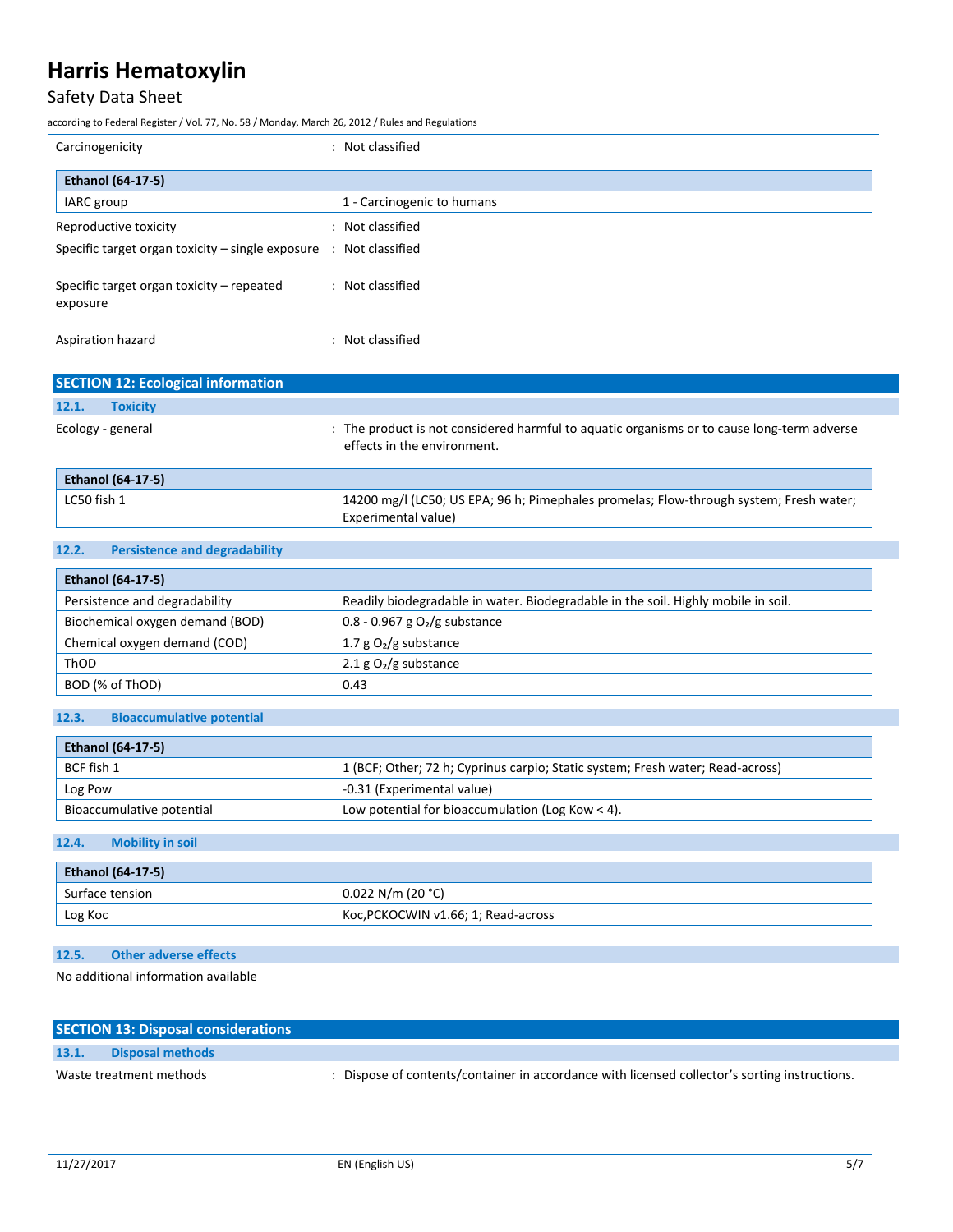### Safety Data Sheet

according to Federal Register / Vol. 77, No. 58 / Monday, March 26, 2012 / Rules and Regulations

## **SECTION 14: Transport information**

### **Department of Transportation (DOT)**

In accordance with DOT

Not applicable

### **Transport by sea**

Not applicable

#### **Air transport**

Not applicable

### **SECTION 15: Regulatory information**

**15.1. US Federal regulations**

### **Ethanol (64-17-5)**

Listed on the United States TSCA (Toxic Substances Control Act) inventory

### **15.2. International regulations**

#### **CANADA**

#### **Ethanol (64-17-5)**

Listed on the Canadian DSL (Domestic Substances List)

#### **EU-Regulations**

No additional information available

#### **National regulations**

## **Ethanol (64-17-5)** Listed on IARC (International Agency for Research on Cancer)

### **15.3. US State regulations**

| <b>Ethanol (64-17-5)</b>                                   |  |
|------------------------------------------------------------|--|
| U.S. - New Jersey - Right to Know Hazardous Substance List |  |

## **SECTION 16: Other information**

### Full text of H-phrases:

| H <sub>225</sub> | Highly flammable liquid and vapor |
|------------------|-----------------------------------|
| H319             | Causes serious eye irritation     |
| H332             | Harmful if inhaled                |

SDS US Leica